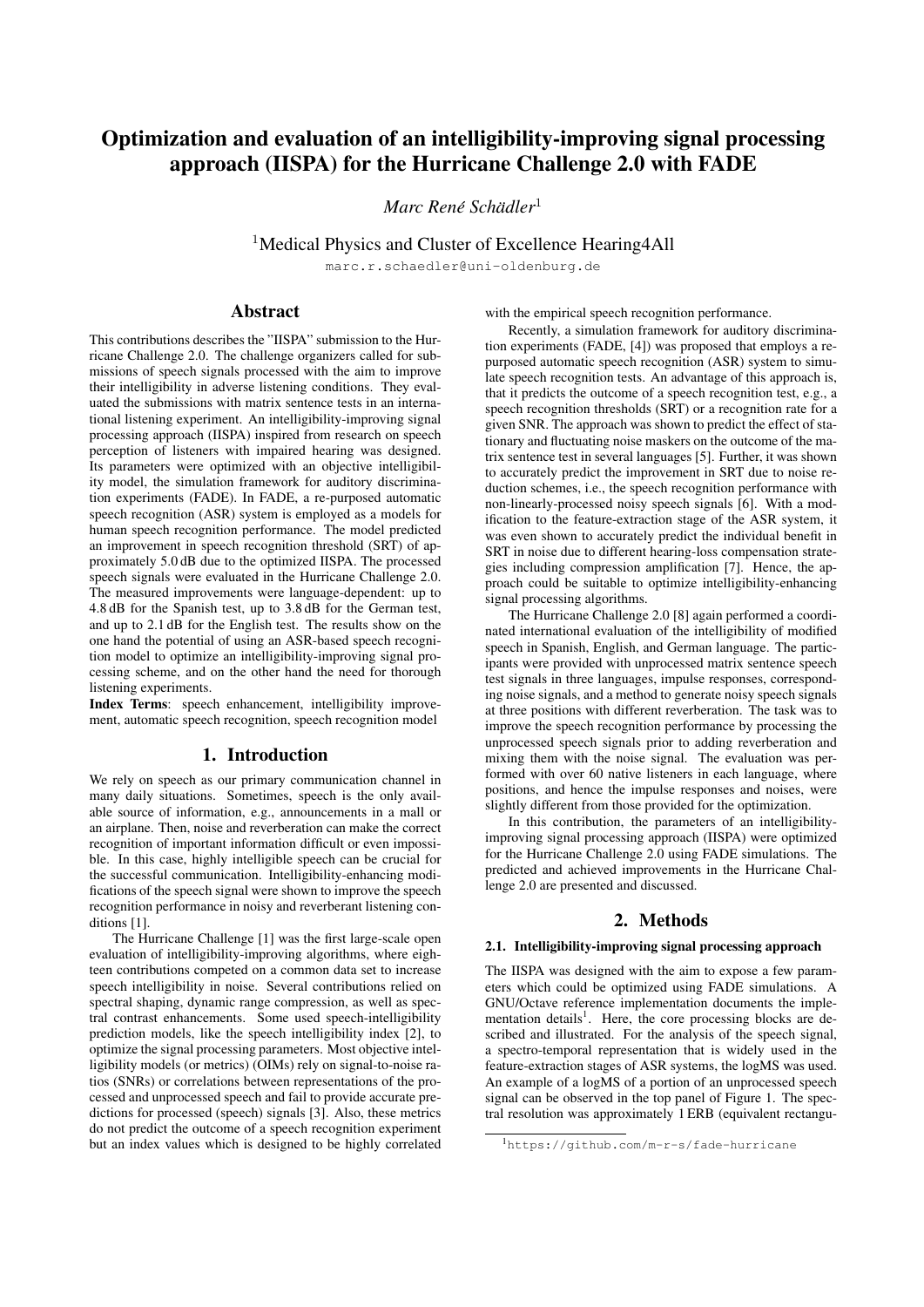

Figure 1: *Log Mel-spectrogram of an unprocessed Spanish speech sample (upper panel) and the corresponding signal processed with IISPA (lower panel), both normalized to 65 dB SPL.*

lar bandwidth), i.e., the bandwidth of an auditory filter in the human auditory system. The analysis window shift was 10 ms (the window length 25 ms) and allowed to use an overlap-add method to modify the corresponding waveform in 20 ms windows. Gains for each time-frequency bin of the logMS were determined and applied as follows:

1) Spectral gains in dB were determined by a polynomial function of degree 2 on a logarithmic frequency scale to the base 2 centered at 2 kHz. The slope, which can be interpreted in dB per octave, and curvature were exposed as optimization parameters. The slope parameter  $S$  can weight frequencies below 2 kHz against frequencies above 2 kHz, and the curvature parameter C frequencies close to 2 kHz against frequencies far from 2 kHz.

2) Band-pass characteristic with a lower cut-off frequency of  $L=500$  Hz and an upper cut-off frequency of  $U=8000$  Hz was applied. The gains for bands of the logMS with center frequencies outside this range were set to  $-\infty$  dB. The values of 500 Hz and 8000 Hz for  $L$  and  $U$ , respectively, were determined in pilot experiments and fixed for all languages. The effect of the band-pass can be observed in the example of processed speech in the lower panel of Figure 1.

3) Dynamic range manipulation of the logMS such that signal dynamics which are relevant for speech recognition were preserved and dynamic which is less relevant was removed. The following description is strongly related to work on a possible compensation strategy for hearing loss which is patented in Germany (DE 10 2017 216 972). The logMS of the unprocessed signal was convolved with seven spectro-temporal smoothing kernels. The effective sizes of the used Hanning-window kernels are listed in Table 1. An illustration the result of the convolutions, i.e., examples of the smoothed versions of the logMS

Table 1: *Spectral and temporal smoothing kernel (Hanning window) sizes used to derive smoothed versions of the logMS of the unprocessed signal, in Mel-bands and ms, respectively.*

| Layer           |    |    |    |    |    |    |     |
|-----------------|----|----|----|----|----|----|-----|
| <b>Spectral</b> |    |    |    |    |    | 16 |     |
| Temporal        | 10 | 10 | 10 | 30 | 30 | 30 | 30. |

which are referred to as layers, are depicted in the left row in Figure 2. The element-wise differences between adjacent layers are depicted in the right column. The differences provide a decomposition of the logMS in spectral and temporal modulations.

Here, the smoothing can be interpreted as a spectrotemporal modulation low-pass filtering, and differences between low-passes can be interpreted as band-passes. For example, the difference  $D_2$  between Layer 2 and 3, encodes spectral modulations between  $1/2$  and  $1/4 \frac{\text{cycles}}{\text{ERB}}$ , which are considered important for the recognition of vowels. The difference  $D_3$ between Layer 3 and 4, encodes temporal modulations above  $\frac{1}{30}$  ms  $\approx 33.3$  Hz, in bands with a spectral resolution of 4 ERB and are considered to be important for the recognition of consonants. The difference  $D_5$  between Layer 5 and 6, encodes spectral modulations between  $1/8$  and  $1/16 \frac{\text{cycles}}{\text{ERB}}$  (with a temporal resolution of  $\approx 33.3 \text{ Hz}$ ) and are considered not to be crucial for speech recognition.

The differences provide a band-pass decomposition of the logMS in spectral and temporal modulations; hence, Layer 1 can be written as the sum of Layer 7 and  $D_6+D_5+D_4+D_3+D_2+D_1$ . However, the differences can also be multiplied by factors  $F_1$ ,  $F_2$ ,  $F_3$ ,  $F_4$ , and  $F_5$ , which compress or expand the corresponding encoded dynamic. The element-wise summation of the modified differences  $F_1 \cdot D_1 +$  $F_2 \cdot D_2 + \ldots + F_6 \cdot D_6$  gives a modified version of the logMS. The element-wise difference with Layer 1, i.e. the logMS of the unprocessed signal, gives the time- and frequency-dependent gains which are required to perform the desired modification. Only  $F_2$ ,  $F_3$ ,  $F_4$ , and  $F_5$  were exposed as optimization parameters, while  $F_1$  and  $F_6$  were set to 1.

4) Application of gains of step 1), 2), and 3) to the unprocessed waveform was performed with an overlap-add resynthesis with 10 ms window shift and 20 ms windows length. For this, the gains of step 1), 2), and 3) were combined, i.e., summed up element-wise, which gives the desired total change in gain. The FFT coefficients of the signal frames, that were already calculated for the logMS, were multiplied with the interpolated (at center frequencies of the respective FFT bin) desired change in gain. After taking the inverse FFT of the modified FFT coefficients, the real parts of the frames were multiplied with Hanning windows of 20 ms duration and merged into a time-signal with overlap-add re-synthesis. The logMS of a processed portion of a clean Spanish speech signal with  $S=6$  dB per octave, C=0 dB per octave<sup>2</sup>, L=500 Hz, U=8000 Hz, F<sub>1</sub>=1,  $F_2=3, F_3=2, F_4=1, F_5=0,$  and  $F_6=1$  is depicted in the lower panel of Figure 1.

### 2.2. Simulations of speech tests with FADE

With FADE, the approach is to *simulate* a speech test, i.e., a speech recognition experiment with listeners. This is achieved by training and testing a modified ASR system at different SNRs and derive a psychometric function from the achieved recognition performance. The matrix sentence tests employed in the Hurricane Challenge 2.0 are especially well suited for this approach, because they have a simple grammar which can be easily modeled with the employed ASR technology.

The code for the FADE simulations with the Hurricane Challenge  $2.0$  data is available<sup>2</sup>. Matrix test sentences in three languages (Spanish, English, and German), impulse response for three positions (near, mid, far), and a noise recording were provided by the organizers of the challenge. In the following,

<sup>2</sup>https://doi.org/10.5281/zenodo.3725679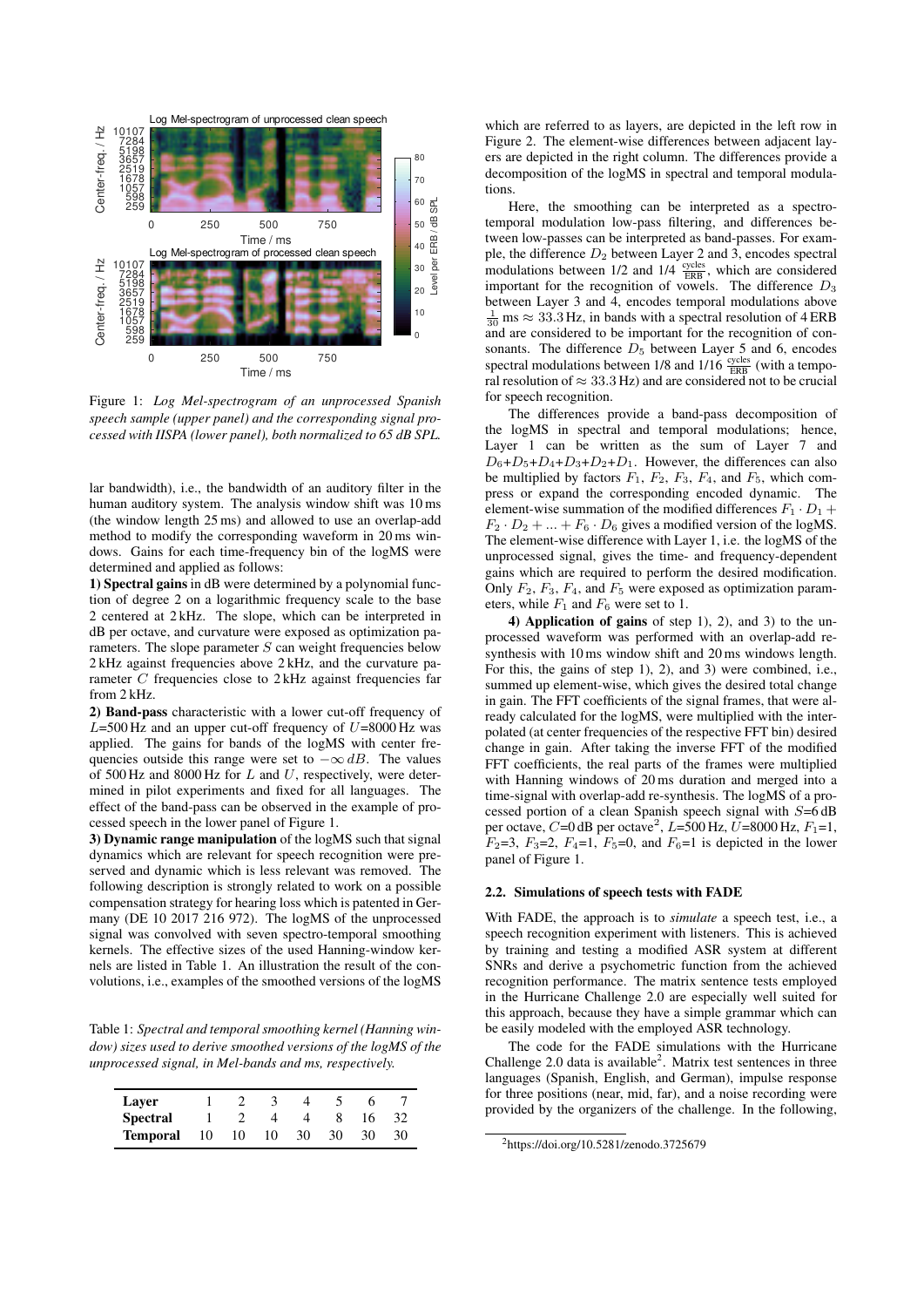

Figure 2: *Spectro-temporally smoothed versions (layers) of the log Mel-spectrograms of the unprocessed clean speech signal (left column) and the element-wise differences between adjacent layers (right column). The color indicates the level, in the left column like in Figure 1, between 0 and 80 dB SPL, in the right column from -10 to 10 dB.*

Table 2: *Initial and optimized parameter values for IISPA.*

| Parameter<br>Language | dB<br>octave | C<br>dB<br>octave <sup>2</sup> |   | $F_2$ $F_3$ $F_4$ | $F_{5}$ |
|-----------------------|--------------|--------------------------------|---|-------------------|---------|
| <b>Initial</b>        |              |                                |   |                   |         |
| <b>Spanish</b>        |              |                                | 3 |                   |         |
| <b>English</b>        |              |                                | 3 | 2                 |         |
| German                |              |                                | ٩ | 2                 |         |

the most important steps to simulate a speech test with these signals in FADE are described.

The clean speech signals of the selected language (e.g., Spanish) were processed with IISPA and normalized to the RMS amplitude of the clean signal. Then, the processed signals were convolved with the selected impulse response (e.g., mid) and mixed with random portions of the noise signal at SNRs from -24 dB to 6 dB in 3 dB-steps. A training corpus was generated by repeating this step until a total of 400 sentences per SNR were generated. A test corpus was generated by repeating this step until a total of 100 sentences per SNR were generated. The training corpus was used to train an ASR system for each SNR which can discriminate the 50 words of the matrix sentence test. The test corpus was used to evaluate the recognition performance of the ASR systems. The predicted outcome of the speech test was the lowest SNR at which at least one of the ASR systems achieved the desired recognition performance, e.g., 50% correct for the SRT-50. Pilot experiments showed that the SRT-50 would not be a good choice to optimize a speechintelligibility improving algorithm, because it allows psychometric functions which never exceed 60% correct recognition rate. Hence, in this work, the SRT-90 was simulated, i.e., the SNR at which 90% of the words could be correctly recognized.

#### 2.3. IISPA parameter optimization with FADE

After pilot simulations, the frequency range was limited by L and  $U$  to the range between 500 and 8000 Hz (cf. Figure 1) for all languages. The other parameter were initialized according to Table 2. To optimize the parameters, the following procedure was used. Only the impulse responses for the mid position (as the most representative) were considered during the optimization in order to reduce the number of simulations. For each optimization parameter a set of values was considered. Slopes  $\overline{S}$  from -10 to 0 dB per octave and curvatures C from -4 to 4 dB per octave<sup>2</sup>, in 1 dB-steps. For the modulation factors  $F_{2..5}$ values of 0, 1, 2, 3, 4, and 5. The SRT-90 for the initial parameter values was simulated. Then all considered parameters were tested in the following order: first all values for the parameter S, then all values for C, all values for  $F_2$  to  $F_5$ . Always when a predicted SRT was lower than the currently lowest SRT, the best parameter configuration was updated. If this happened, the optimization was started again after all parameters were iterated. The process finished once no parameter change improved the current best configuration anymore.

#### 2.4. Evaluation of IISPA in the Hurricane Challenge 2.0

IISPA with the corresponding optimized parameter configuration (cf. Table 2) was used to process the provided speech signals, and the processed signals were submitted to the Hurricane Challenge 2.0. There, the signals were convolved with impulse responses which were similar (but not identical) to the ones provided for optimization and mixed at three SNRs (low,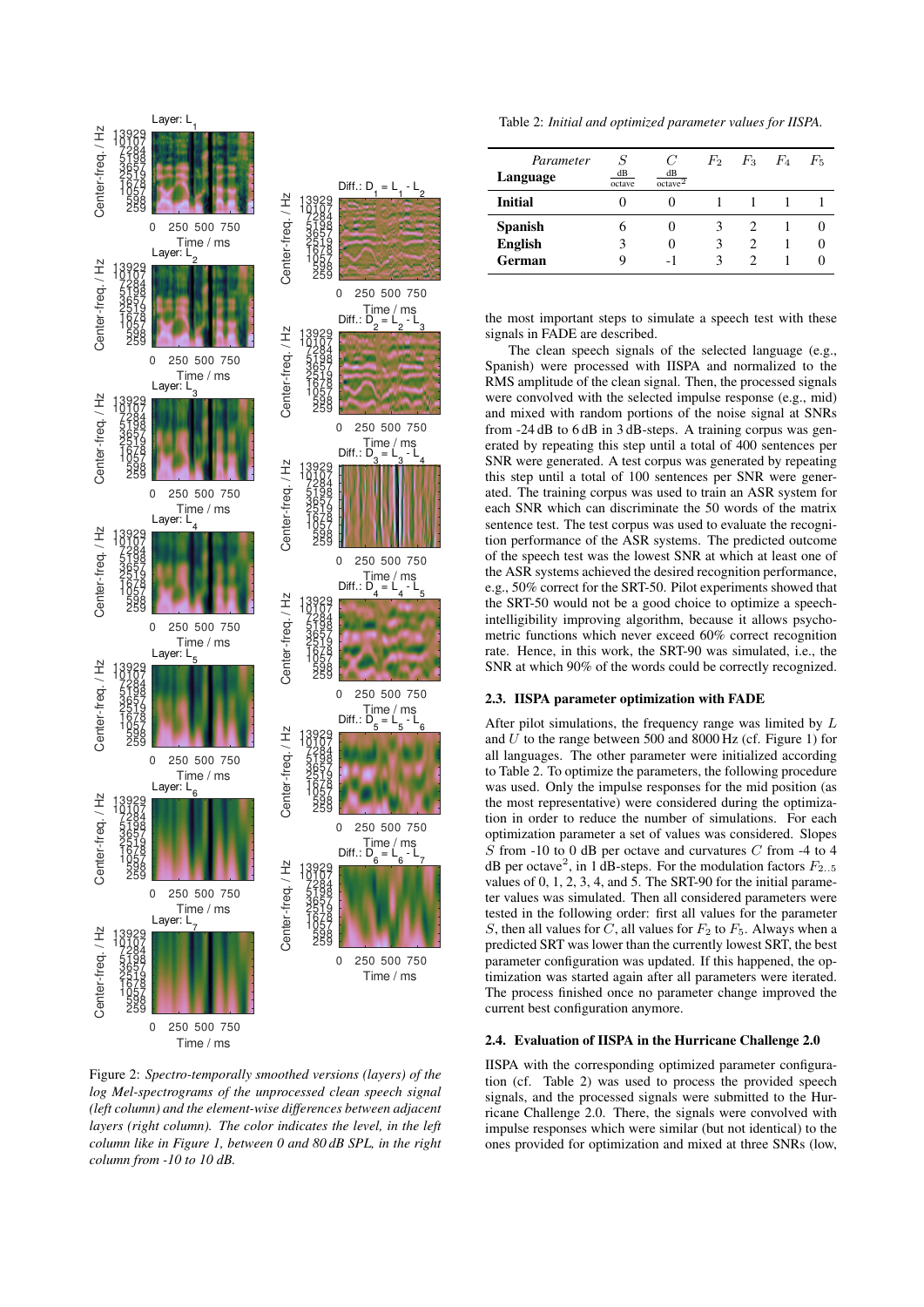mid, high) with a noise recording similar to (but not identical) to the one provided for optimization. In total, more than 60 listeners per language were presented with the processed and unprocessed stimuli and had to recognize the matrix sentences. The equal-performance SNR improvement (EPSI) according to [9] was calculated from the recognition performance, which was evaluated at three fixed SNRs per condition. It was positive if the processing improved the SNR, and negative otherwise.

# 3. Results and Discussion

### 3.1. IISPA parameter optimization with FADE

When the SRT-50 was used for the optimization, it tended to narrow down the bandwidth of the speech signals with the parameters  $U$  and  $L$  to less than 1 to 3 kHz. There was sufficient information in this frequency range for the ASR system to correctly recognize 50% of the words, but not to achieve recognition rates above 60%, i.e., the simulated psychometric functions were very flat. To avoid this undesired flatting of the psychometric function, the parameters  $U$  and  $L$  were fixed to 0.5 and 8 Hz, respectively and the SRT-90 was used as the optimization criterion instead of the SRT-50. The SRT-90 might also better reflect realistic listening conditions. But the same optimization for a more complex speech test with than the matrix sentence test might have resulted in different parameters.

Because the simulations have a stochastic component and many good configurations achieved SRT-90s close to each other, the 10 best configurations for each languages were compared for similarities. Finally, the parameters in Table 2 were chosen. The same values for  $F_{2,15}$  were chosen for all languages, because they resulted in low simulated SRT-90s.  $F_2=3$ effects an expansion of spectral modulations between between 1/2 and 1/4  $\frac{\text{cycles}}{\text{ERB}}$  by a factor of 3,  $F_3$ =2 an expansion of temporal modulations above  $\approx 33.3$  Hz by a factor of 2, and  $F_5 = 0$ a removal of spectral modulations between  $1/8$  and  $1/16 \frac{\text{cycles}}{\text{ERB}}$ . These settings effect the spectral and temporal contrast enhancement that can be observed in the lower panel in Figure 1.

Good values for slope  $S$  and curvature  $C$  turned out to be language (or maybe rather speaker) dependent, where the predicted improvement was approximately 5 dB for all languages. The simulation results underline that, due to the complex, nonlinear nature of the problem, a data-driven optimization for speech recognition performance requires more than an OIM: 1) A meaningful measurement (here the SRT-90 with the matrix sentence test was chosen), 2) a representative set of conditions (here the mid position condition was chosen) 3) and an interpretation of the universality of the best values (here some parameter values were used across languages). Their combination increases the chances to uncover concepts that might generalize to other than the simulated conditions.

#### 3.2. Evaluation of IISPA in the Hurricane Challenge 2.0

The mean recognition performance for languages, positions, and SNRs are presented in Figure 3. The processing achieved an EPSI, i.e., an SNR improvement, of up to 4.8 dB in the Spanish, up to 3.8 dB in the German, and up to 2.1 dB in the English evaluation. The improvements were language-dependent, which deviates from the prediction. Only for the Spanish talker, who coincidentally is the author of this manuscript, the predicted improvement of 5 dB was observed. Also, the improvements depended on the position; the highest were observed for the near or mid positions. Lower improvements were observed for the far position, where the proposed processing slightly decreased the performance with the English talker.



Figure 3: *Average word recognition rates depending on the SNR measured with matrix sentence tests in Spanish, English, and German language, for the near, mid, and far positions.*

That the same optimization strategy results in such variable improvements for the different talkers was unexpected. The FADE simulations did not predict this outcome despite prior work indicating that the approach can predict language effects [5]. Too few data points were available to speculate on the reasons why the processing and optimization with FADE worked better for the Spanish and German talker than for English one. The main difference between the processing for the languages was the spectral slope parameter  $S$ , i.e., the processing was very similar. Hence, there was an interaction between the talker/language and the signal processing, which was not explained by the model. However, the predictions were not performed with the binaural impulse responses and noise signals that where used in the evaluation. These simulations could be performed to evaluate the prediction performance of the model.

### 4. Conclusion

FADE, an objective ASR-based speech recognition model, was successfully used to optimize IISPA, an intelligibilityimproving signal processing scheme. The results show that FADE can provided valuable information for the optimization of a speech processing algorithm. However, the large variability in improvements across languages was not predicted and shows the need for thorough listening experiments.

# 5. Acknowledgements

Funded by the Deutsche Forschungsgemeinschaft (DFG, German Research Foundation) - Projektnummer 352015383 - SFB 1330 A 3.